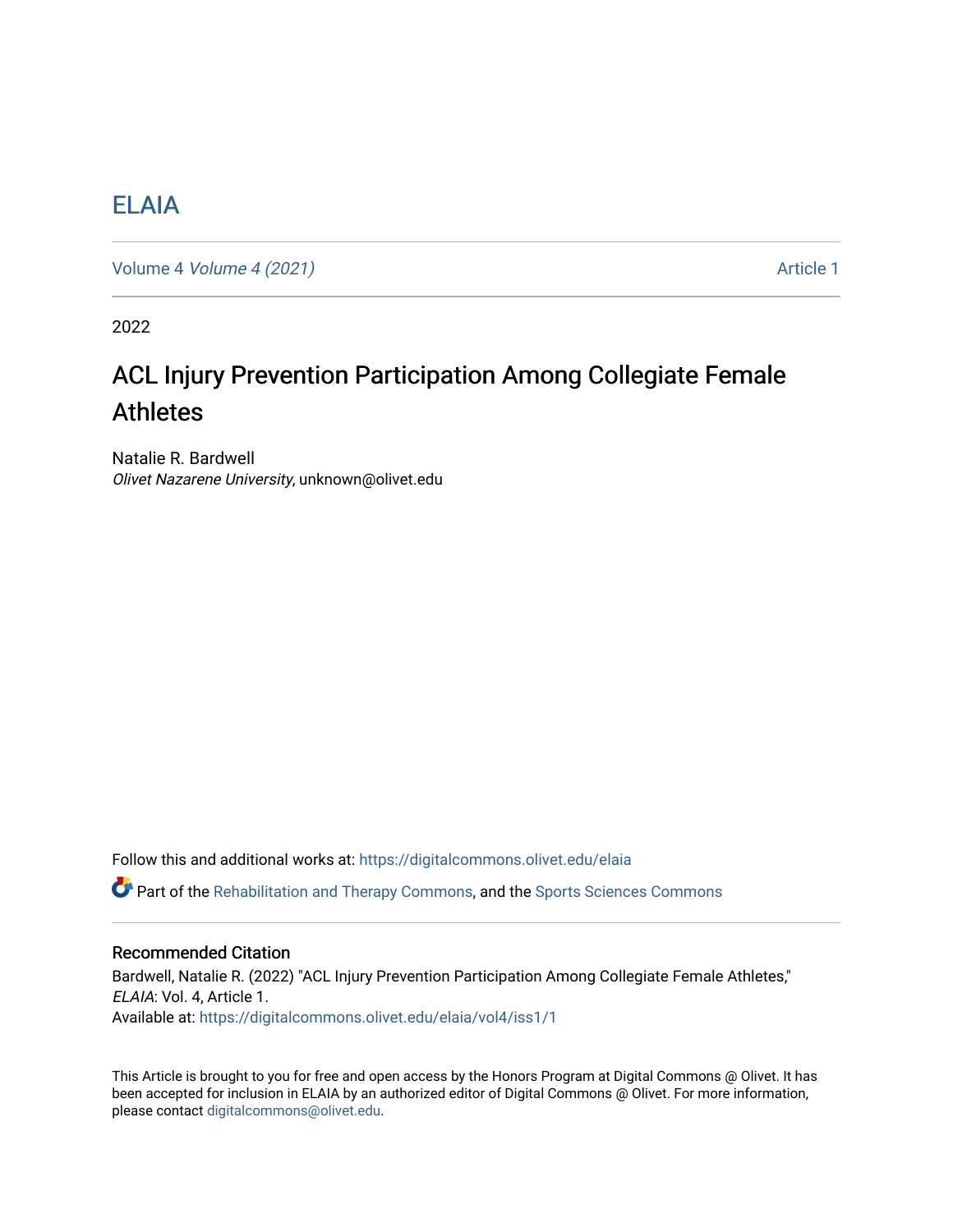# ACL Injury Prevention Participation Among Collegiate Female Athletes

# Cover Page Footnote

I want to thank the Honors Program first and foremost for allowing me to participate in this research progress. I would also like to thank Professor Kamba and Dr. Sharda for both mentoring me throughout this process, as well as the Department of Exercise Science for their contributions. Finally, I would like to thank my family for encouraging me throughout the last three years, as well as my fiancé, Ben, for consistently standing by my side through this journey.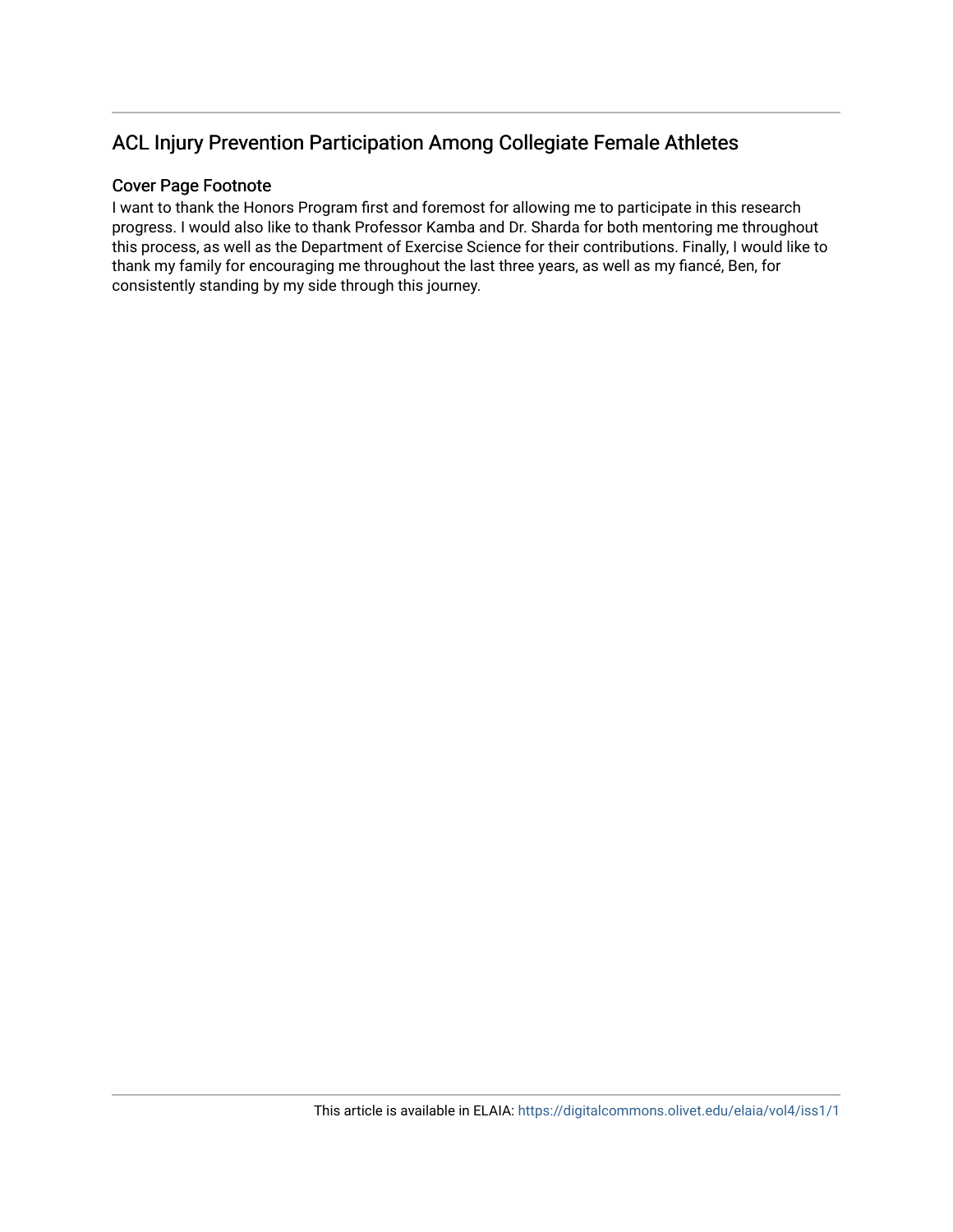

# **ACL Injury Prevention Participation Among Collegiate Female Athletes**

*Natalie R. Bardwell*

# ACKNOWLEDGEMENTS

I want to thank the Honors Program first and foremost for allowing me to participate in this research progress. I would also like to thank Professor Kamba and Dr. Sharda for both mentoring me throughout this process, as well as the Department of Exercise Science for their contributions. Finally, I would like to thank my family for encouraging me throughout the last three years, as well as my fiancé, Ben, for consistently standing by my side through this journey.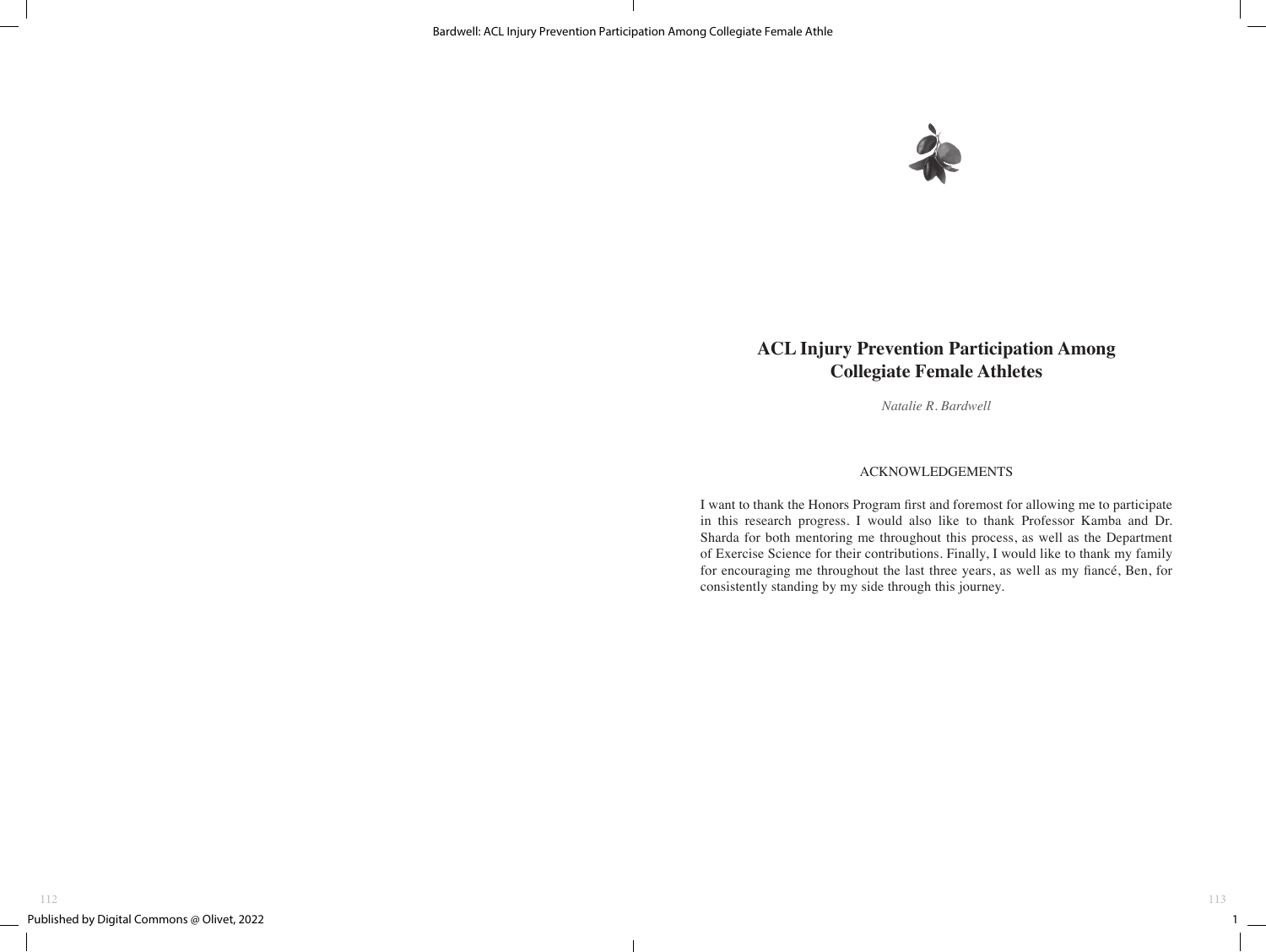# ABSTRACT

#### **Background**

A common injury for athletes is a tear in the anterior cruciate ligament, with a disproportionally higher rate of injury among female athletes than male athletes due to many anatomical and physiological differences. One of the proposed causes of increased injury is the difference in hormone levels during the phases of the menstrual cycle. Even though ACL injury prevention programs have been used to help reduce the number of injuries among athletes, it is not yet well known if changing hormone levels throughout the menstrual cycle is predictive of ACL injury risk among athletes that engage in injury prevention programs and those that do not. Here, we use the Lower Extremity Scoring System (LESS) as a way to evaluate an athlete's risk of sustaining an ACL injury for athletes that have and have not participated in ACL injury prevention and correlate those scores with phases of the menstrual cycle.

#### **Methods**

122 female collegiate athletes were tested using the LESS model and a questionnaire on the injury prevention and menstrual cycle history of the athlete. The average LESS scores were compared in order to determine significant differences between athletes who had participated in injury prevention, and those who had not, as well as athletes in different phases of the menstrual cycle.

#### **Results**

One out of the eight teams had been actively participating in ACL injury prevention and had the lowest average LESS score of 5.43. The menstrual phases all had similar averages of LESS scores ranging from 7-8.

#### **Conclusion**

The results of the study concluded ACL injury prevention had lowered the risk of an ACL injury among female collegiate athletes However, fewer athletes were participating in ACL injury prevention than expected. The hypothesis for the menstrual cycle was rejected due to the follicular phase having the lowest average LESS score.

#### INTRODUCTION

The occurrence of anterior cruciate ligament (ACL) injuries, an injury common in sports consisting of several cutting and jumping movements, has increased nine times in the last 30 years according to a study by Hewett, Myer & Ford (2006) cited in Adachi, Nawata, Maeta, & Kurozawa (2008). There are four to eight times the amount of these injuries occurring in female athletes than in male athletes (Agel, Barshardsky, & Ardent, 2006). Heitz & Eisenman (1999), along with other studies, report the differences between male and female athletes and why there are more injuries occurring in the female athletes. These differences include muscular, biomechanical, hormonal, and structural features in male and female bodies. Several of these studies search to declare one aspect as the primary cause of an ACL tear, but these studies have concluded that it is important to not just focus on one primary cause, especially in the case of injury prevention programs (Park, Stefanyshyn, Loitz-Ramage, Hart, & Ronsky, 2009).

The ACL injury includes a long recovery process that can affect the individual long after it has been repaired (Willadsen, Zahn, & Durall, 2019). Because of this, many studies have been conducted to test different types of ACL injury prevention programs among athletes in order to decrease the risk of injury occurrences (Marcordes, 2018). There are several different types of programs developing within recent years that have shown fewer occurrences in ACL injuries among groups that participate in these strengthening programs (Paszkewicz, Webb, Waters, McCarthy, & Van Lunen, 2012). These studies have used different methodologies to calculate the differences before and after an athlete has gone through an injury prevention program, such as the use of a Lower Extremity Scoring System (LESS) (Marcodes, 2018) and the use of a measuring device such as a KT-1000 arthrometer (Paszkewicz, Webb, Waters, McCarthy, & Van Lunen, 2012). The LESS model in particular has rarely been tested among different teams who have and who have not participated in ACL injury prevention program, especially for use in comparing the knee laxity with the menstrual cycle of female athletes. The same hormones that play a major role in the menstrual cycle are also located in the ACL. These hormones have been linked to knee laxity at different points of the menstrual cycle, which is the reasoning behind including the following topic in this particular study. The purpose of the following study, therefore, was twofold: to compare the LESS scores of collegiate female athletes who have and have not participated in ACL injury prevention programs; secondly to compare these scores to the menstrual cycle phase of each athlete for trends in knee laxity. The purpose of comparing the scores of the LESS to the menstrual cycle was to see whether or not the LESS could be an effective scoring system to also predict knee laxity for menstrual phases.

# **ACL Injuries**

#### *Injury Occurrence*

The ACL injury is most often classified as a noncontact injury or a single-plane injury, as stated by Agel, Bershardsky, and Ardent (2006) and Heitz and Eisenman (1999), most commonly occurring when the foot is in a fixed position and the lower leg is rotated at the same time. The ACL is considered to be in its highest state of vulnerability specifically when the tibia bone is externally rotated with the knee in a valgus position and the flexion of the leg (Heitz, & Eisenman, 1999). This also can occur because of leg dominance within a physical activity, which has significantly more of the valgus knee angles in the female athlete than the nondominant leg (Ford, Myer, & Hewett, 2003). Adachi et al. (2008) conducted a study that found that nine of the eighteen subjects who had torn their ACL had torn it when landing after a jump, whereas the other nine subjects tore the ACL by twisting, pivoting, or during deceleration. The study also showed that 59% of the ACL injuries occurred during competition. Another study showed that the majority of these injuries were also done during competition and also reported that 64% of the injuries happened within the first few minutes of play (Wojtys, Huston, Lindenfeld, Hewett, & Greenfield, 1998).

Adachi et al. (2008) also looked at what sports had the most occurrences of ACL injuries. The study showed that the most injuries had occurred in basketball (39%) and volleyball (28%), with the other injuries occurring across multiple other sports. Ford et al. (2003) also reported that the majority of the ACL injuries among female athletes

 $2$   $\qquad$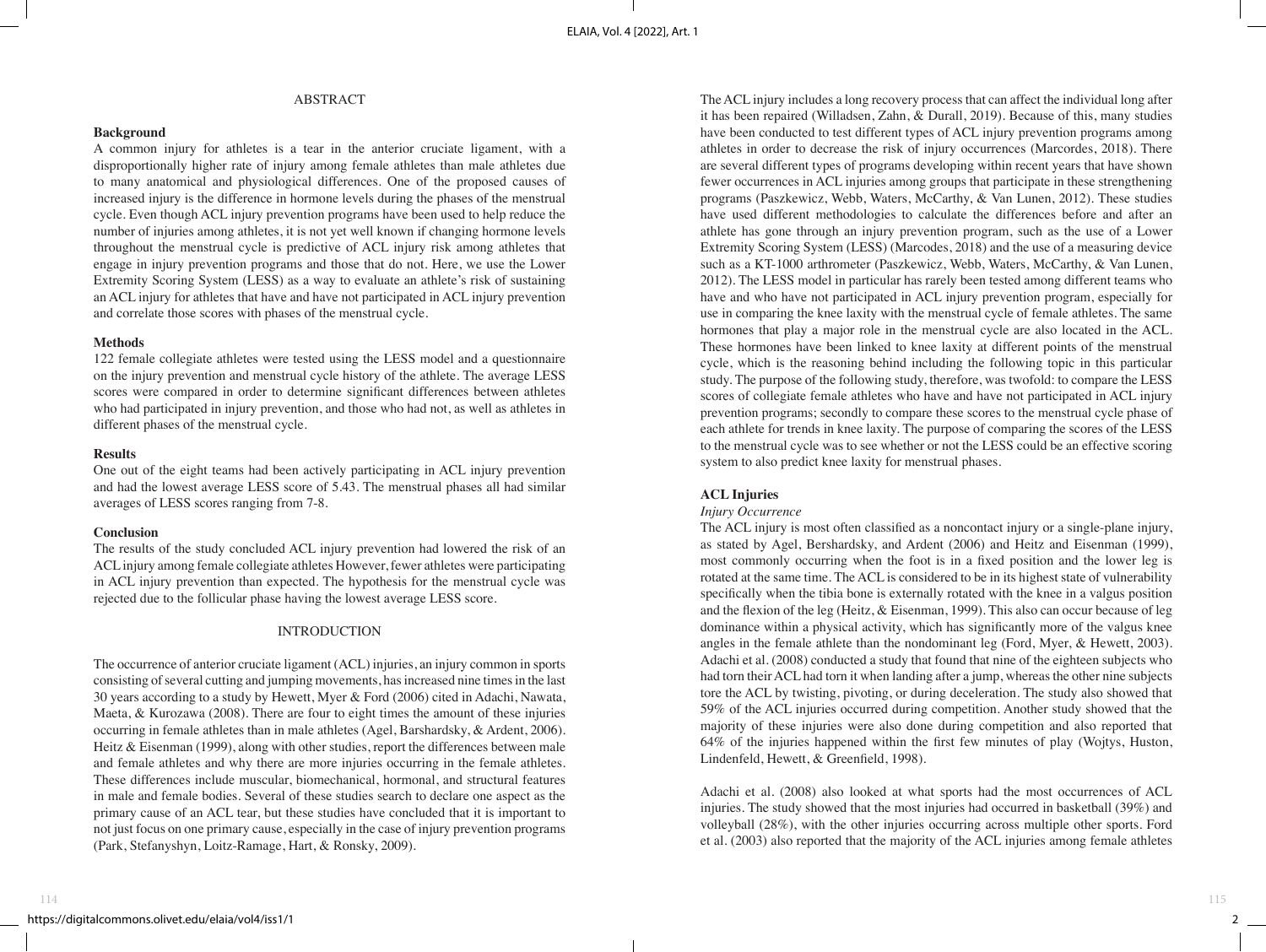were caused by rebounding a basketball. Another study looked at the occurrences of ACL and ankle ligament injuries in basketball and soccer athletes across three seasons for 209 NCAA schools. There was a statistically significantly higher number of injuries among the basketball athletes than there were among soccer athletes (Ford et al., 2003).

#### *Differences Between Men & Women*

With ACL injuries being four to eight times more likely to occur in women (Adachi et al., 2008), it is important to look at the reasons why this is occurring. Ford et al. (2003) conducted a study to look at the differences in the valgus knee motion during the landing of both female and male basketball players and determined that the main differences were multifactorial. These factors included anatomical, biomechanical, and hormonal differences. The anatomical differences were due to the fact that women had an increased Q-angle in their pelvis for childbirth, a narrower femoral notch within the pelvis, and an increased hypermobility (laxity) in the knee. The biomechanical differences included the idea that females are more ligament, leg, and quad dominant, meaning females rely more on their quadricep muscles, whereas men rely more on their hamstring muscles. The study, along with another study by Benjaminse, Otten, Gokeler, Diercks, and Lemmink (2015), showed that females had a higher hypermobility in the knee and were more reliant on their quadriceps and ligaments within landing movement patterns, which in turn would allow them to be more susceptible to an injury of the ACL. Moreover, the researchers saw that the female subjects were also more ligament dominant than the male subjects. The studies mentioned above provide a strong foundation for some of the risk factors associated with an ACL injury for a female.

A pivotal difference between male and female athletes were the natural muscle and joint movements of female athletes. The motor learning strategies were tested among forty-seven female and thirty-four male basketball players all of high school age. The valgus knee motion and angle were calculated during a simple jumping maneuver, and the female athletes recorded a higher quantity of both when compared to the male athletes (Ford et al., 2003). Because of the lower dynamic knee joint stability, there is a higher chance for females to tear their ACL because the ACL is more vulnerable during the movements that would normally cause the injury. Park et al. (2009) also looked at knee laxity and stiffness among healthy female athletes that did not experience an ACL or other knee injury. The study discovered that the female subjects had experienced delayed muscle reflexes, decreased joint proprioception, and greater knee adduction during moments where they were cutting and landing. This later affects the protective mechanism of the knee during external loads, which is not as common among males (Park et al., 2009). The differences have also been looked at among recreational activities such as skiing, where women skiers were more likely to sustain an ACL injury than men (Ruedl et al., 2012).

# **ACL Injury Prevention**

# *Types of Programs*

As stated earlier, injuring the ACL requires a long recovery process for the individual (Willadsen, Zahn, & Durall, 2019). Because of this process, many athletes and coaches strive to find ways to prevent an ACL injury from happening within their teams. There are several different strategies to ACL prevention, and other studies show the benefits of the specific types. Benjaminse et al. (2015) looked at learning strategies for male and female basketball players when learning different motor skills. Many of the previous programs had used internal focus, but this specific study used external focus using video feedback as a visual for the subjects. The results showed males responding better to the visual feedback that was given, whereas females did not respond as well. The study later suggests females would respond to a different type of feedback such as that with an internal focus, and that programs should be sex-specific because females and males respond differently to different types of feedback.

Other similar studies have shown the same improvement in landing kinematics as the studies conducted among collegiate athletes. The different prevention techniques included exercises such as balancing on one leg, heel touches, wall squats, single leg bridges, lunges, broad jumps, and several others. The target of these exercises is to help the athlete work on proper landing form in a jump, as well as strengthening the hamstring muscles so that the quadricep muscles are not doing most of the work during a landing. Ultimately, as mentioned previously, the quadricep dominant individuals have been shown to tear their ACL more frequently than those who are more hamstring dominant (Olsen, Mykelbust, Holme & Bahr, 2005).

Many studies stressed the importance of strengthening neuromuscular control when considering what to include in a prevention program. Ford et al. (2003) showed that implementing dynamic neuromuscular control to strengthen the hamstrings would decrease the incidences of ACL injuries in male and female basketball players. Paszkewicz et al. (2012) noted that programs in the preseason and during the season involving strengthening exercises, plyometrics, and balance would help reduce ACL injuries. The programs also would be more successful if there was emphasis on planting, cutting, and jumping exercises. The participation rates would also be higher if there was an entire team involvement rather than the individual athlete. Willadsen et al. (2019) noted also the plyometric training and core stability helped overall motor coordination and knee flexion during landing movements. Often, programs involving these types of exercises last at least four weeks with two to three sessions per week for optimal success (Willadsen et al., 2019).

# *Prevention Success*

Prevention is not as common throughout all sports because coaches can be hesitant to include it in their daily practices. In particular, coaches tend not to have much interest in prevention during the sports season. The goal of the ACL prevention is to find long-term effects in the athlete's performance, which will then continue into actual competition where injuries are most common (Benjaminse et al., 2015). Ford et al. (2003) showed that for female athletes, prevention five times the level of male prevention allowed thousands of female athletes to reduce ACL injuries. This is not only for collegiate athletes, but for high school athletes as well because there are about 7,000 ACL injuries occurring in high school female basketball players each year. One study completed by Marcodes (2018) tested the effects of a four-week prevention program on a collegiate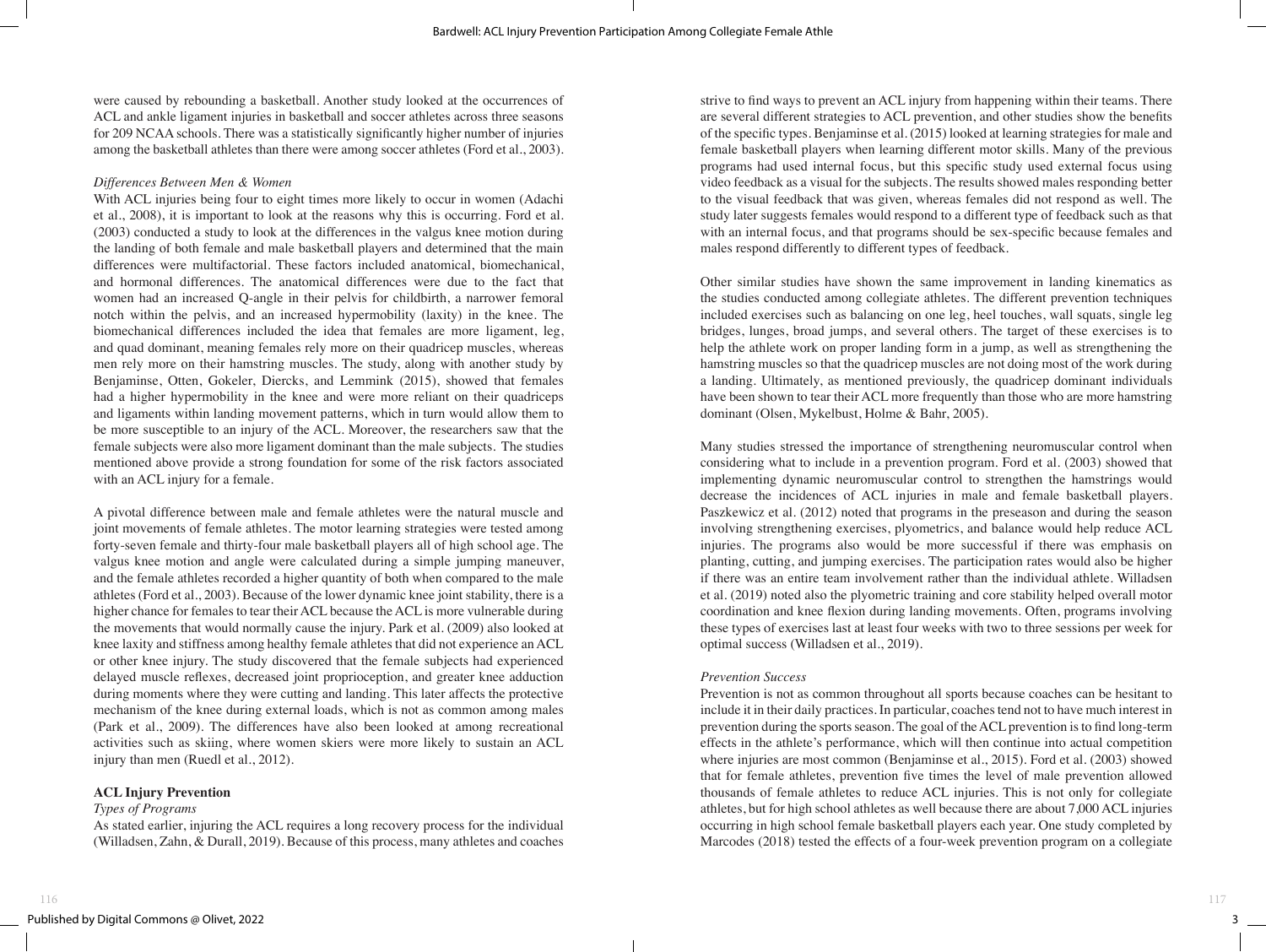women's soccer team. The study involved different exercises including types of jumps that would strengthen the hamstrings and other muscles around the knee. The subjects were tested on their landing form using a modified Lower Extremity Scoring System (LESS) before and after the program to see if any improvement in scores appeared in the athletes who had completed the entirety of the program. This was supported at the end of the study by improvement among individuals who had participated.

Olsen, Myklebust, Engebretsen, Holme, and Bahr (2005) looked at implementing prevention in youth sports. The intervention groups showed significantly fewer injuries not only to the ACL but also to acute knee and ankle injuries. Paszkewicz et al. (2012) showed a significant reduction in ACL injuries among groups who underwent programs including a warm-up, stretching, strengthening exercises, plyometric exercises, and sport-specific agility. These sport-specific activities also helped the individual to not only prevent an injury but also become more skilled within the sport. Overall team injury rates were also reduced when these programs were implemented. Myklebust et al. in 2006 looked at how prevention affected the occurrence of noncontact ACL injuries in both adolescent and elite female handball athletes. These athletes were assessed over three seasons in order to see if the prevention had any affect over time. Overall, the number of ACL injuries decreased among these athletes the longer they had been participating in prevention, which was similar at both the adolescent and elite levels. This study, along with the other studies mentioned, show the benefit of implementing ACL prevention into the training seasons of an athlete.

These injuries affect the academic performance as well as athletic performance in the individual. They can affect how an individual goes about daily life because of the long recovery and return-to-play process (Ford et al., 2003). Not only can the injury be careerending, many collegiate athletes lost potential scholarships because they were not able to return. This in turn costs the athlete more, as surgical interventions and rehabilitation can cost large sums of money (Olsen et al., 2005). Even though there are several studies that test the effectiveness of ACL prevention among these athletes, few studies have been conducted that examine the differences in prevention across different sports. One proposed way to evaluate the effects of prevention on landing kinematics is through the Lower Extremity Scoring System.

#### **The Lower Extremity Scoring System**

The LESS is a system that evaluates several aspects of landing kinematics. The LESS is used to provide a score for different aspects within a subject's landing kinematics. Traditionally, the LESS evaluates 17-19 total points of the landing. Subjects stand on a box of a given length and are told to jump and land at a distance about half of their height. Immediately after this landing, the athlete jumps again straight up in the air landing again. For each subject, the jumps are videoed in the frontal and sagittal view. Using both videos, the jumps are then scored based off of the criteria of 17-19 given points. The major points that the LESS looks at specifically for the knee is flexion, medial position, and knee-flexion displacement. Several studies have used this method as an accurate way to measure landing kinematics (Dressendorfer, & Callanen, 2017, and Bird, & Markwick, 2016).

A study completed in 2015 by Padua et al. evaluated LESS scores as a screening method for and ACL injury prevention program in youth soccer athletes. The study evaluated over 800 young athletes and used the scores as a predictor of ACL injuries. Their results showed that athletes who scored an overall score of five or more during their preseason training had more instances of ACL injury during their soccer season than those athletes who scored lower than a five on the LESS. Even though this study targeted a similar population to the current study, all of the evaluated athletes were only soccer players. The current study compares the LESS scores of those athletes that have participated in ACL prevention and the athletes that have not participated in ACL prevention in order to determine if there are any significant differences between the scores of the two groups.

#### **The Female Menstrual Cycle**

#### *Phases of the Cycle*

The menstrual cycle is a coordination that occurs through the hormones within the endocrine system of a female: the coordination is between the hypothalamus, pituitary gland, and the ovaries (Wojtys et al. 1998). Heitz and Eisenman (1999) looked at the hormonal changes throughout the menstrual cycle among seven active females. In the study, the menstrual cycle was stated to range from 24 to 35 days with an average of 28 days. Within the cycle are three phases: menstrual (days 1-5), follicular (days 6-13), and luteal (days 15-28). The luteal phase, however, is usually the time between ovulation and the next menses. After ovulation, the luteinizing hormone (LH) will cause the development of the corpus luteum. The corpus luteum then secretes several of the hormones that are used for pregnancy. Hormone levels are continuously changing throughout these phases and continue to change through menarche, conception, pregnancy, postpartum period, and menopause (Constantini, Dubnoc, & Lebrun, 2005). These hormonal changes can then cause many changes in the female herself.

#### *Effects on the Female*

In a review of literature by Constantini et al. (2005), the focus was on the menstrual cycle and sports performance on the female athlete. The review stated that for the female, the cardiovascular system, brain, thermoregulation, substrate metabolism, ventilation, and choice of fuel storage usage can be affected during the menstrual cycle. In the times of the cycle when estrogen is low, the cardiovascular system responses to stress are elicited more easily than when there are higher levels of estrogen. Progesterone, another hormone associated with the menstrual cycle, can cause an increase of strain and excitability within the cardiovascular system. This can further affect females with asthma as those effects can be aggravated when under more stress (Constantini et al., 2005).

The subjects in the study by Adachi et al. (2008) also reported to have experienced several premenstrual symptoms such as mood swings, breast tenderness, low back pain, and irritability. Another study showed 20 of the 28 subjects to have undergone similar premenstrual symptoms, which was reported to have affected them in their physical activity during this time (Wojtys et al., 1998). Even though many of them experienced these symptoms, the subjects might not have all experienced them to the same degree. Park et al. (2009) noted that when studying knee laxity and stiffness in 26 females, not all of the subjects underwent the considered normal hormonal changes, nor do they

4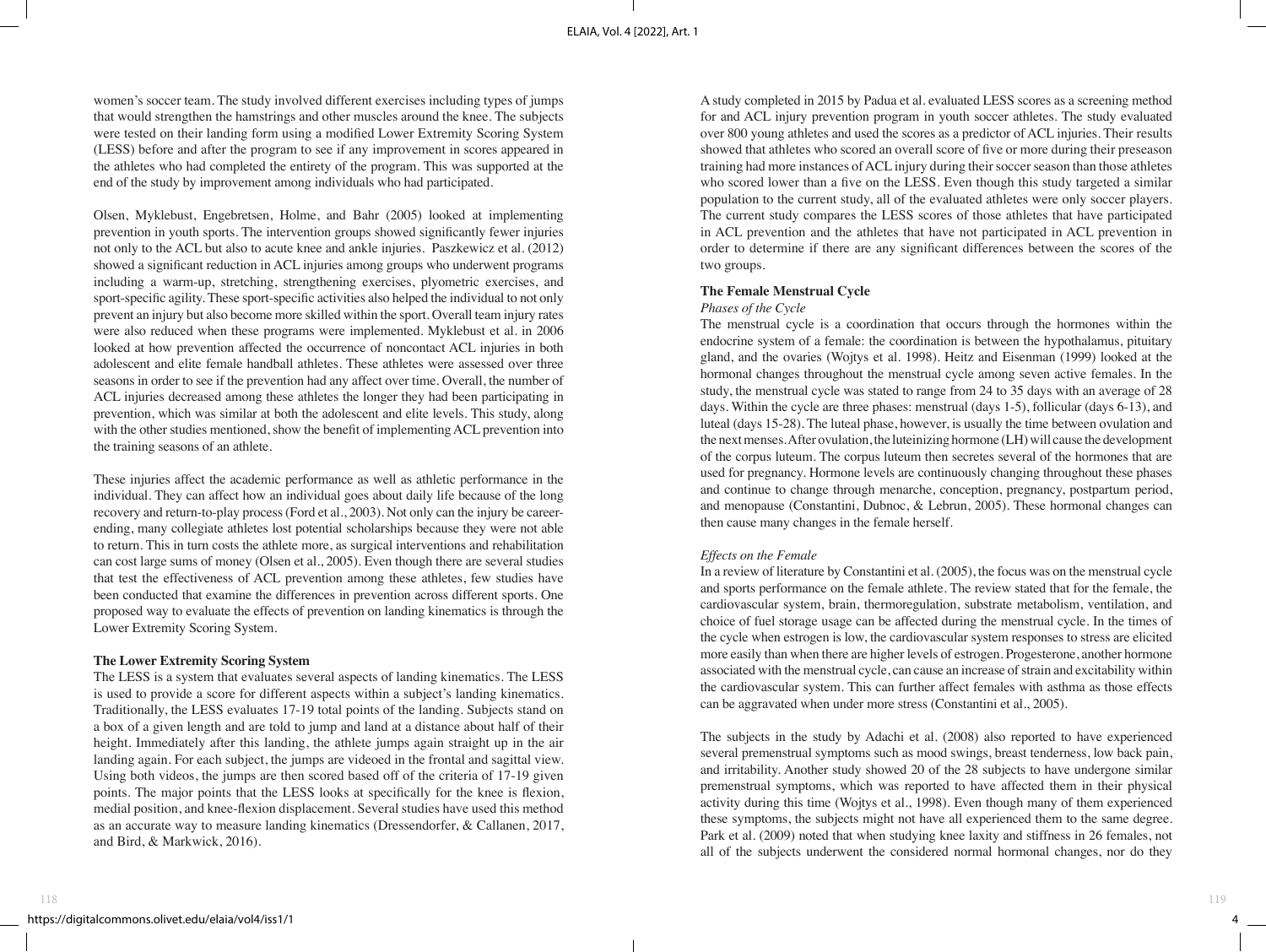experience all of the symptoms before and during the menstrual cycle. The study instead saw that each cycle is still unique to the individual and has to be seen that way when trying to study any aspect of the menstrual cycle in females.

#### *The Relationship to ACL Injuries*

The female menstrual cycle is known to have several different effects on the female's body including fatigue, sickness, and an impact on a female's mood and focus (Constantini, Dubnoc, & Lenrun, 2005). One of the main reasons for all of these effects is the changing of hormone levels within the different phases of the menstrual cycle (Park et al., 2009). The menstrual cycle can be broken down into three phases: the menstrual, the follicular, and the luteal phases. Different studies have been conducted to analyze the differing hormone levels throughout these three phases. The findings have shown estrogen and progesterone as the two main hormones affected by this cycle, both of which are also present in the ACL ligament itself (Agel et al., 2006). When these hormones are detected within the ACL, they can affect the laxity of the ligament. This, in turn, can make the ACL more susceptible to tears or sprains because the ACL is more vulnerable at these states. Heitz & Eisenman (1999) conducted a study to look at knee laxity under the influence of different levels of menstrual cycle hormones. Knee laxity was measured using a KT 2000 arthrometer during the different phases of the cycle to test the differences. The study concluded that knee laxity, which causes a higher risk of ACL injuries, was highest when estrogen was at its peak level. This peak level is during the later follicular phase of the menstrual cycle, which is also when progesterone is at a lower level. All of these studies were done on athletes, but they were done at the collegiate level and not at the high school level.

Studies have looked at these different hormone cycles and there have been attempts to determine if more injuries occurred during a specific phase of the cycle. Many of these studies, however, have had very small sample sizes and have conflicting results among each other (Wojtys et al., 1998). The sample sizes from these studies ranged from a minimum of seven subjects to a maximum of twenty-one subjects. For this current study, the aim will be to have a larger sample size among the collegiate population. This sample size range would be at least forty athletes from both the group participating in prevention and another forty athletes who have not participated in prevention. Many of the above studies were also done using methods of various blood samples for discovering hormone levels (Park et al., 2009). For finding knee laxity, the methods used were a KT-2000 arthrometer or different reflective markers using a computer software to mimic knee angles during movements (Shafiei et al., 2015 & Shultz et al., 2011). These studies, as mentioned, determined that more knee laxity was shown during the follicular phase when estrogen was at a peak level. No study has been recorded by using a Lower Extremity Scoring System in order to correlate those scores in landing kinematics with the different phases of the menstrual cycle.

# METHODS

# **Participants**

There were 122 female athletes from a small NAIA school that participated in this study. The sports ranged in variety, including basketball, volleyball, softball, cross country, soccer, swim, track throws (shot put, hammer throw, javelin, etc.), and track jumpers (long jump, high jump, pole vault, etc.). All of the participants ranged from the ages 18-22 years old. Each participant had signed a written informed consent, which was approved by the university's Institutional Review Board before the testing was completed. For this study, the inclusion criteria with the ACL injury prevention test required that each athlete was actively participating in an organized JV or Varsity sport at the university. For the menstrual cycle testing, the inclusion criteria also required for the athletes to have a regular menstrual cycle within the parameters of the questionnaire that was given.

#### **Questionnaire**

A modified questionnaire based off of a previous study by Wojtys et al. (1998) was given to each athlete to be filled out. The questionnaire consisted of basic demographic information, sport/injury history, participation in previous prevention, and their basic menstrual history including length of cycles and date of last period. The menstrual cycle information questions were taken from the previous researched questionnaires, and the rest of the questionnaire was developed to be personalized in this study. The main purpose of the questionnaire was to determine which athletes were actively participating in ACL injury prevention with their teams.

# **Procedure**

The day before the scheduled testing date, each athlete had been given the questionnaire and consent form, which were brought to the next session. The athletes had the entire testing process explained and each team completed their testing before they had started any practice activity in order minimize the number of variables that would affect the outcome of the scores. The athletes were each assigned an identification number based off of their questionnaires in order to compare their questionnaires to their jump videos later on in the data analysis. After taking a measurement of the athlete's heights, each athlete then performed two of the vertical drop jumps based off of the LESS parameters. No jump was performed without first having a visual demonstration given beforehand. Videos of each jump from the frontal and side view totaling in about four videos for each athlete to be analyzed. During the collection of the questionnaires and videos, the athletes were then placed in a menstrual phase based off of the menstrual history provided in the questionnaire. These three phases for a standard 28-day cycle were distributed as follows: the menstrual phase lasting days 1-5, the follicular phase lasting days 6-14, and the luteal phase lasting days 16-28. Adjustments were made in accordance to the length of the cycle that the athlete provided.

# **LESS Scoring and Analysis**

The videos were analyzed and scored according to the 19-point LESS scale in order to test whether or not the entire LESS is an accurate way to score athletes in comparison to ACL injury prevention and the menstrual cycle in female athletes (Dressendorfer, & Callanen, 2017, and Bird, & Markwick, 2016). Each athlete had two jump scores that

121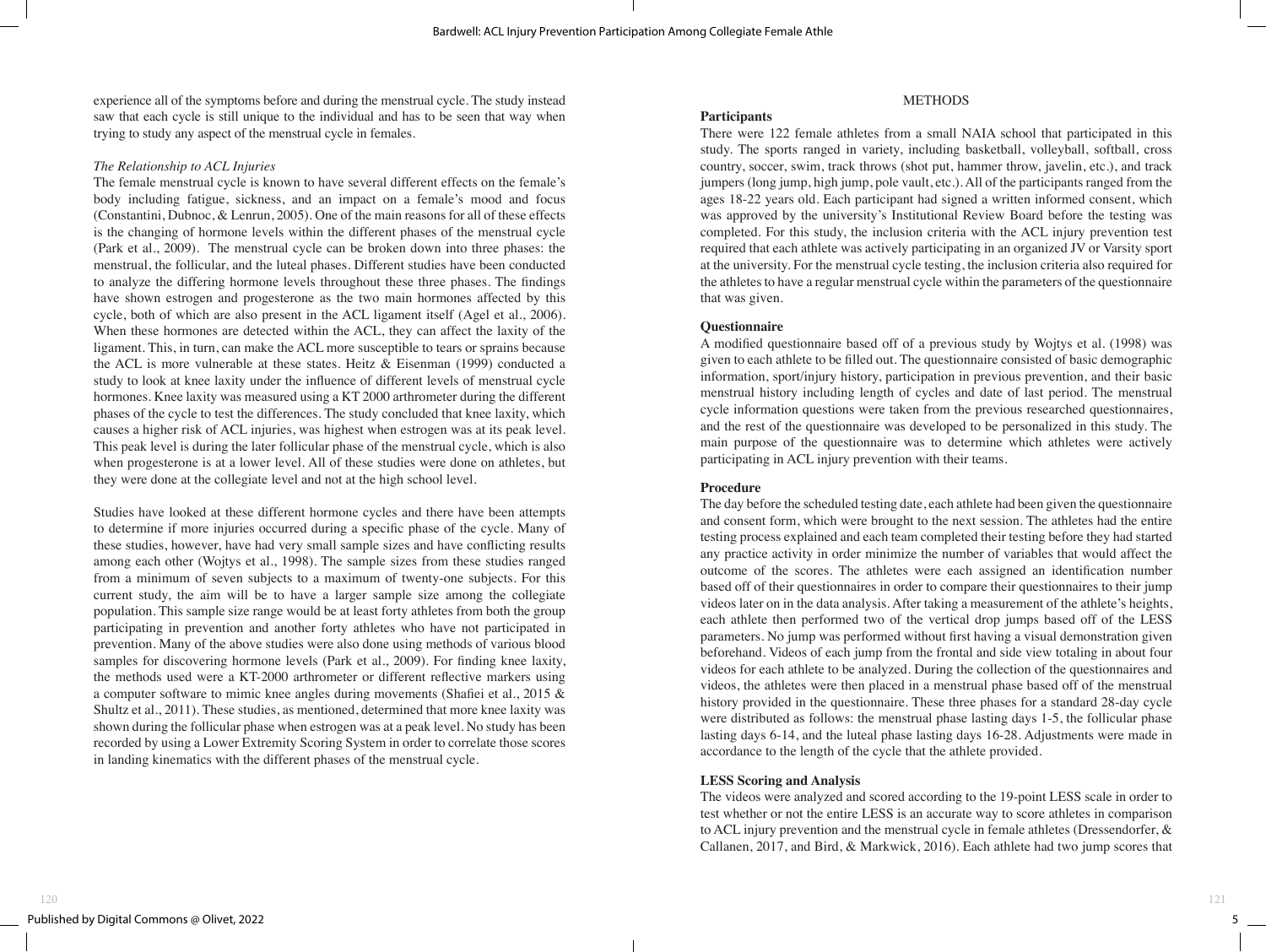were averaged to give that athlete an overall LESS score. The team's average LESS scores were compared to one another on the basis of whether or not these teams were participating in ACL injury prevention training. Any athletes who had a history of previous ACL injuries were not included in the final analysis. The average LESS scores of the athletes were also divided among the three menstrual cycle phases. The averages of each phase were then analyzed in order to determine any significant difference between the scores. Athletes that had reported as having inconsistent cycles were not included in the final data analysis.

# RESULTS

Out of the eight tested sports teams, basketball was the only sport that had reported actively participating in an ACL injury prevention program with their respective team. There were 5 athletes that were excluded from this data because they had sustained ACL injuries in their athletic history. The average LESS score of each team was assessed with basketball having the lowest average score of 5.43 out of the 19 possible pointed scale system. This specific score would be in a lower risk category for sustaining an ACL injury. The next closest sport was track (jumps) with an average score of 6.38. The next three sports were volleyball, soccer, and track (throws) with average scores of 8.49, 8.68, and 8.75, respectively. Cross country had the highest average score of 10.05 out of the 19-point scale **(Figure 1)**.



**Figure 1. Teams with ACL injury prevention programs displayed lower LESS scores.** The average scores of Track-Jumps (n=9), Track-Throws (n=6), Cross Country (n=9), Basketball (n=14), Soccer (n=20), Volleyball (n=21), Swim (n=25), and Softball (n=13) were all displayed above. Basketball had the lowest average of 5.43, and Cross Country had the largest with 10.05.

For the menstrual cycle analysis, 84 athletes were eligible to be included with a reported regular menstrual cycle. Most athletes were in the luteal phase with 43 athletes, 26 athletes in the menstrual phase, and 15 in the follicular phase. The lowest LESS score was for the follicular phase with an average score of 7.53, whereas the other two phases (menstrual and luteal, were slightly higher with average scores of 8.46 for the menstrual phase and 8.86 for the luteal phase **(Figure 2)**.



**Figure 2. LESS scores were not meaningfully different during different phases of the menstrual cycle.** The average scores of the LESS scores for each phase were shown with the different athletes that reported being in those respective phases. Menstrual (n=26), follicular (n=15), and luteal (n=43) were the three phases used in this study. The athletes in the follicular phase had the lowest average of 7.53, but also had the smallest number of athletes in that category.

# **ACL Injury Prevention**

The main finding of this particular study showed that there were fewer teams that had been actively participating in ACL injury prevention at the collegiate level when compared to other studies that conducted similar testing (Benjaminse et al., 2015). There was only one team out of the entire female athletic program that had been doing this injury prevention, which would potentially mean that the other athletic teams would be at a higher risk for ACL injuries than the one team that had been participating. This had been shown in previous studies by athletic programs who did and did not participate in ACL injury prevention (Myklebust et al., 2006). The teams were shown to have a lower risk of sustaining an ACL injury after they had participated. However, it is

6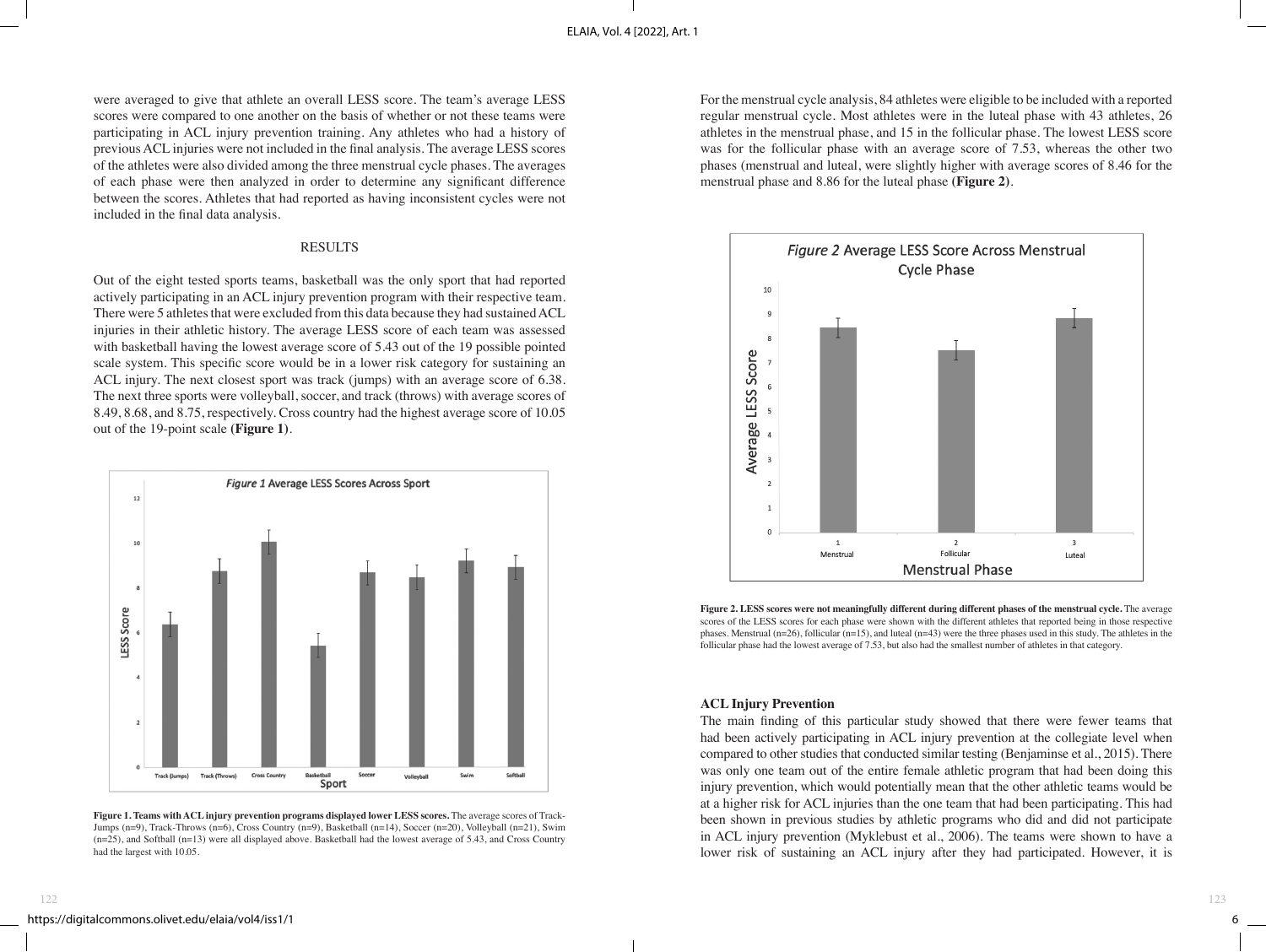important to note that some regular training exercises that would be used in ACL injury prevention are already being used in an athlete's regular training without the coach's or athlete's knowledge (Olsen et al., 2005). For example, an athlete that is a part of the track team as a jumper would be training the same muscles and completing the same exercises that any other athlete would be doing in an ACL injury prevention program.

In terms of the LESS as being a reliable source for determining this same conclusion, the data from the LESS showed the single team (basketball) that had participated in ACL injury prevention training had the lowest average of LESS scores. All other sports had shown higher averages of their LESS scores, and those teams had not been actively participating like the single basketball team had. The track (jumps) group had been the next closest, which would be understandable considering the idea that their everyday training involves similar movements to that of ACL injury prevention. Cross country, having the highest average of LESS scores, would therefore be considered to be at the highest risk of sustaining an ACL injury. However, cross country is a sport that does not involve as many jumping and cutting movements as the other listed sports. Therefore, it would be logical to assume that their scores would be naturally higher than the others. In the above analysis, the LESS showed to be a reliable assessment of the given data.

Based on the above data, it would be suggested that all female athletes at the collegiate level would begin participating in some sort of ACL injury prevention training with their respected teams. Many other studies have been completed to show the impact of these programs on the individual, with similar results as the ones displayed in this study (Padua et al., 2015). These programs have been adapted and grown more popular among the athletic community, but many coaches still are not fully informed on what these programs consist of and their benefits to athletes. It is important that coaches are encouraged to implement this training in order to save their athletes from career-altering injuries.

# **The Menstrual Cycle**

The menstrual cycle data showed that the lower LESS scores were during the follicular phase, which was the opposite of the hypothesis. There were many reasons why this could have been the outcome of the study. The method of using the LESS to display a difference between the three phases had not been a common method used in past studies. Many studies, like those completed by Park et al. in 2009, used methods such as blood and laxity tests to show the differences in the hormone levels of the individuals. Even though there was a slight difference between average LESS scores of the three phases, there was not enough evidence to conclude this difference to be anything more than minimal. Using the LESS as the methodology was a novel choice because most studies have used other methods such as the KT 2000 arthrometer. However, based on the results of this study, replication would need to take place in order to determine whether or not this methodology is a viable tool for other studies of this nature relating to the menstrual cycle. One of the main drawbacks of this method was the number of subjects that qualified for this analysis. There were 38 athletes who were not included in this analysis for having inconsistent menstrual cycles. This meant that there was a sample size of 84 athletes involved in the study, and each phase did not have the same number of athletes who fell into those categories. It is suggested that this same study should be

replicated among multiple collegiate athletic programs in order to determine whether or not the LESS would be an accurate screening tool for female athletes and their ACL injury susceptibility during different phases of their menstrual cycle.

# **CONCLUSION**

In this study, there were a limited number of athletes participating in ACL injury prevention. Those athletes that had participated scored a lower average LESS, which means that they were at a lower risk of sustaining an ACL injury. The results indicate that there is a great importance on ACL injury prevention among athletes at all levels in order to help reduce the number of injury occurrences. Further research would still need to be completed, however, in order to see the reliability of the LESS with different phases of the menstrual cycle. It is also suggested that this study be replicated among younger and older athletes in order to ensure that this testing is an equalized method at all levels. This study can be used as a tool to encourage coaches to stress the importance of ACL injury prevention training within their athletic circles.